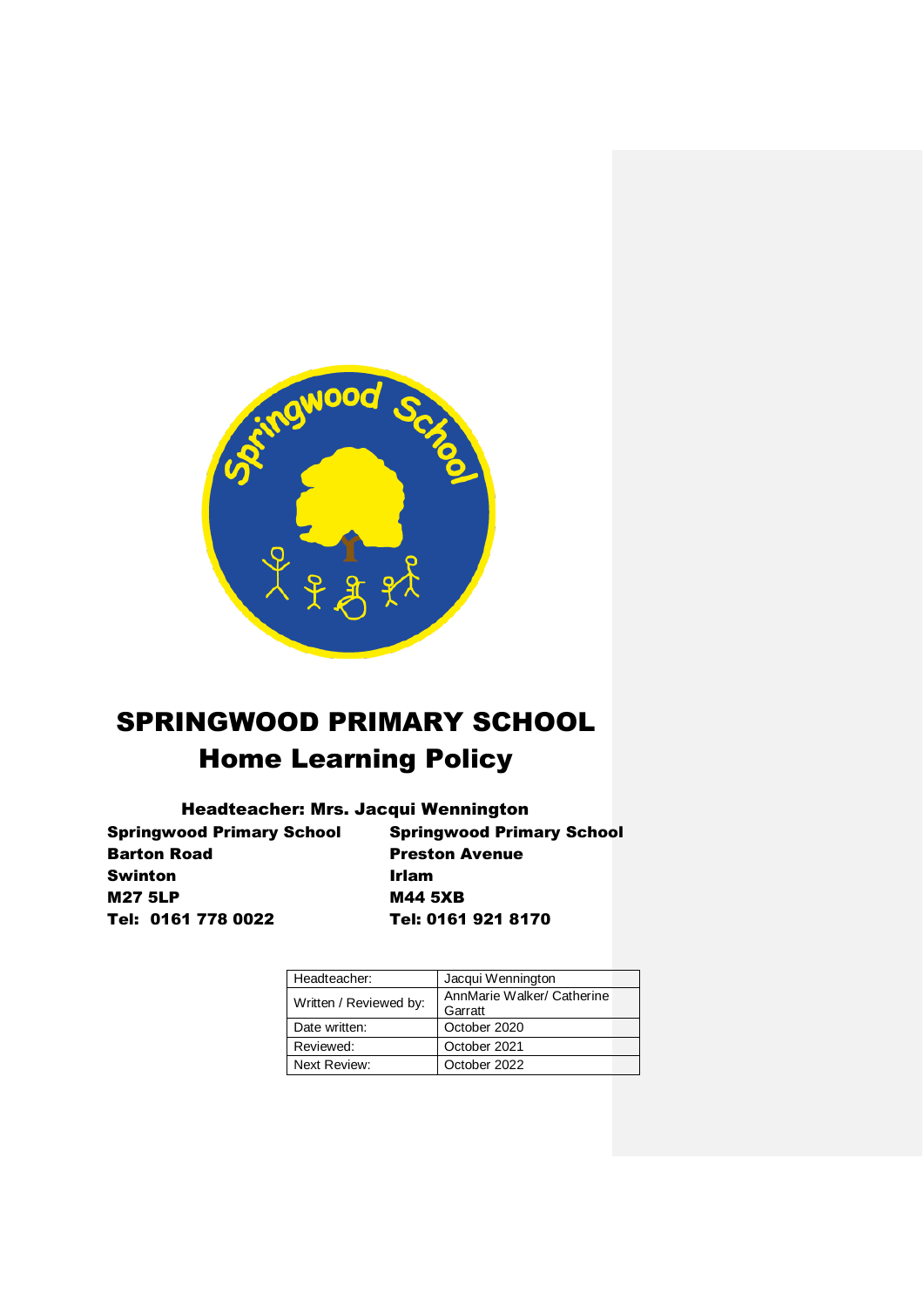# **Rationale**

This policy is was initially written in response to the current COVID-19 pandemic and will outlines how the school will provide consistent home learning in response to the event of pupils' having to self-isolate due to COVID or have a prolonged period of time at home for other reasons.

This policy should be read in conjunction with the:

- Online Safety Policy;
- COVID Staff Handbook;
- Behaviour Policy;
- Safeguarding Policy.

#### **Aims**

The Home Learning Policy aims to:

- Ensure consistency in the approach to home learning for pupils;
- Set out expectations for all members of the school community with regards to home learning.
- Provide appropriate guidelines for data protection.
- Sets out expectations of levels of contact during these times.

# **Flexibility of Approach**

Keeping regular learning going during the periods that pupils are self-isolating at home or the school has had to temporarily close is of great importance to reduce the impact on children's education. However, we understand that everyone's circumstances at home will be different and supporting children with learning at home will be dependent on a range of factors including access to resources, access to technical devices and the child's understanding of the current situation.

Class teachers will send home resources via email or physical home learning packs, activities on our school website, links to online learning, learning grids or links to suggested activities, based on what approach is best for the learning needs of each child.

# **Roles and Responsibilities**

#### **Class Teachers**

In the event of a child in their class, or their whole class self-isolating or being off school for a prolonged period of time, t<sub>reachers</sub> have a responsibility to provide appropriate home learning.

Class teachers will make initial contact with the affected families to discuss school procedures for self-isolating and the information that school requires. - Remove

**Formatted:** Highlight

**Formatted:** Font color: Red

**Formatted:** Strikethrough

**Formatted:** Strikethrough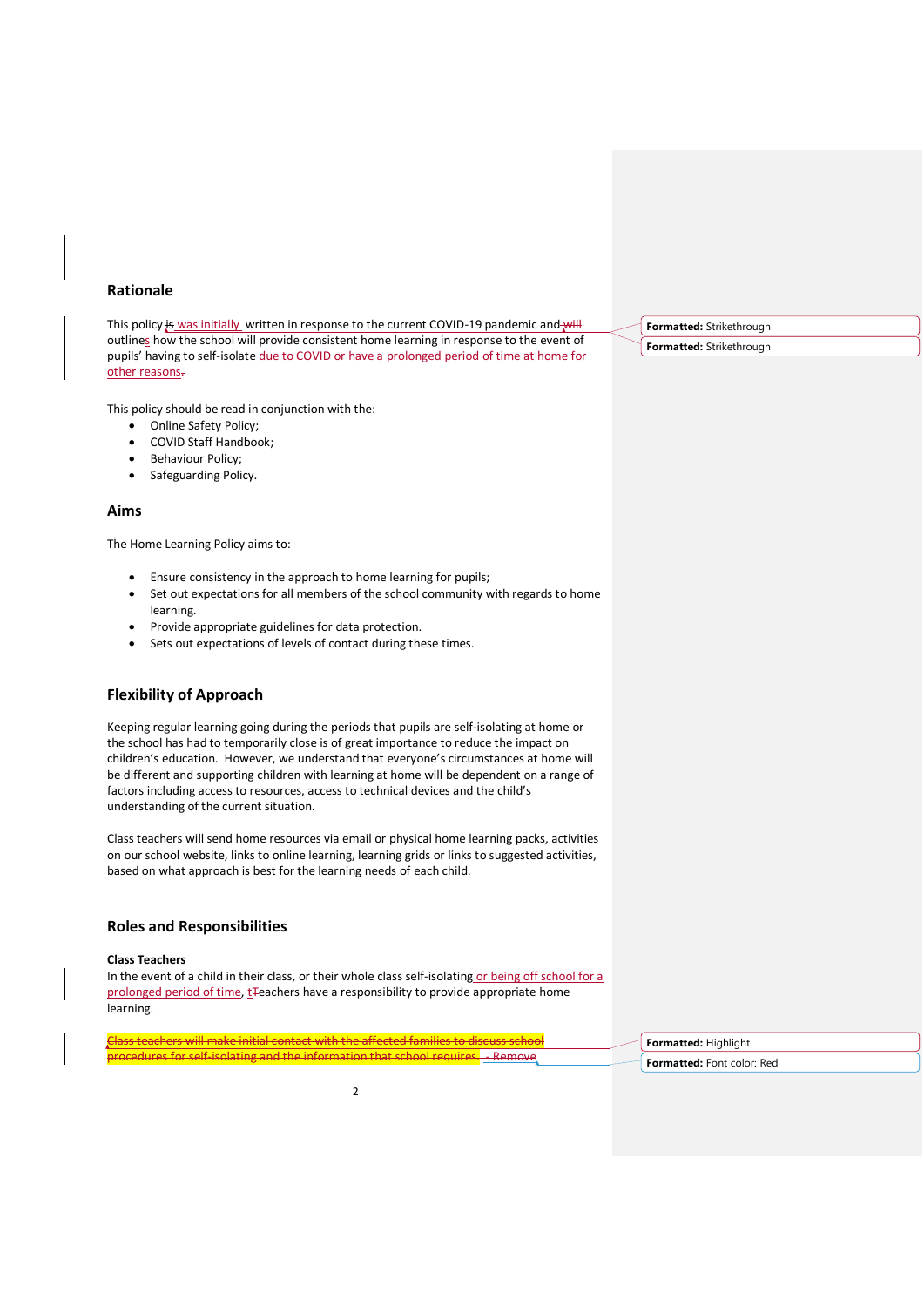Home Learning may be emailed directly to families, sent out as a learning pack or be based on online resources that are suitable. This is dependent on individual circumstances.

Home Learning activities/information may include the following:

- Pupil IEP targets;
- Pupil Learning Intention Map;
- Homework Grid;
- Suggested activities based on the current theme;
- Maths/English resource packs;
- Sensory activities that can be carried out at home;
- Link to 'HelpKidzLearn' activities;
- Link to 'Espresso' activities;
- Activities uploaded to the 'Home Learning' section of the school website.

The record of welfare calls/emails should be recorded and recorded on CPoms. shared with Aidan Yates, Assistant Head (Swinton Site) or Matt Lawrenson, Deputy Head

 $C$ raig Hall Site).  $-$  Teachers still make the call and record on Cpoms.

make contact with families or if there are any concerns.

Class teachers are expected to complete a weekly welfare call/email/Zoom call to all families who are either self-isolating, or are at home due to a school closure, to ensure that pupils and families are well and to ascertain if there is any further support required at this time.

#### See Appendix 6 for link information.

| <b>Formatted: Not Highlight</b>                                                                         |  |  |
|---------------------------------------------------------------------------------------------------------|--|--|
| <b>Formatted: Not Highlight</b>                                                                         |  |  |
|                                                                                                         |  |  |
| <b>Formatted: Not Highlight</b>                                                                         |  |  |
| <b>Formatted: Not Highlight</b>                                                                         |  |  |
| <b>Commented [MCG3]:</b> Is this still the correct procedure?                                           |  |  |
| Formatted: Highlight                                                                                    |  |  |
| Formatted: Highlight                                                                                    |  |  |
|                                                                                                         |  |  |
| <b>Commented [MCG4]:</b> Is this still taking place this year? If<br>not are they just logged on CPOMS? |  |  |

For some classes the use of Zoom may be an appropriate way of teaching lessons for short periods of time. Zoom rules should be shared with the pupils to support with this. (Appendix  $14$ )

It is the responsibility of the class teacher to make SLT aware if they have not been able to

Additional Zoom calls may take place so that Teachers can keep directly in contact with pupils. These should be recorded on the welfare call record. - Recorded on CPoms

Zoom rules for parents should be sent out by the class teacher when making the arrangements for the call. (Appendix 2) Appendix 5)

The message/chat function should not be used during Zoom calls to communicate with children/parents.

Ensure that the setting for Zoom calls is of a 'professional' manner e.g. consider that parents/pupils should not be seeing anything personal in your home such as family photos, no family members walking past, being dressed in a 'professional' manner.

Consider using blurred background/virtual backgrounds during meetings.

#### **Availability**

Class Teachers should be available to be contacted by parents between 8.30-9.00 or 3.30- 4.30, whilst they are still physically working in the school building.

**Formatted:** Not Highlight **Formatted:** Not Highlight **Formatted:** Not Highlight

**Formatted:** Not Highlight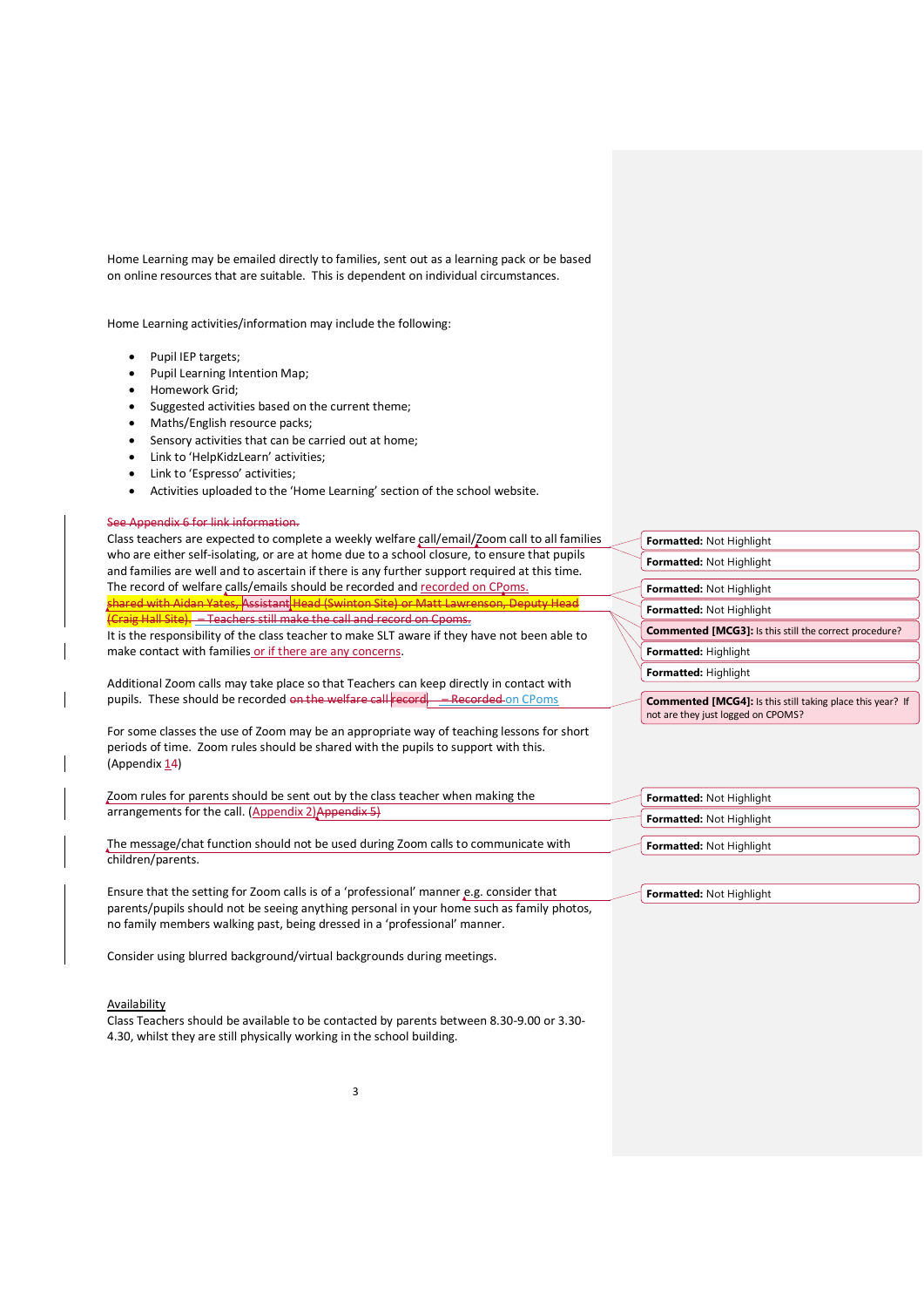In the event of the teacher self-isolating along with their class, they should be available via email from 8.30-4.30 every working day.

# **Teaching Assistants**

Teaching Assistants will support with the production of home learning resources as required for their class and as directed by the class teacher.

In the event of the class teacher being off sick, it may be the case that the TA3 from the class will make the welfare calls for that week Rachel Croft (FLO) - Rachel will make these calls.s

# **Senior Leaders**

It is the responsibility of the Senior Leadership Team to ensure that all pupils who are either self-isolating or are at home due to a school closure, are being provided with appropriate home learning resources. Class Teachers must provide their Appraisal Lead with a copy of their Home Learning Record for each week of self-isolation/absence from school. - Remove Each Appraisal Lead will then monitor a sample of the work/suggested activities that are being sent home to ensure that the learning matches the individual needs of each pupil. This will then be recorded on the Monitoring proformas as detailed in Appendix 3. It is the responsibility of the Senior Leadership Team to ensure that all families are contacted at least once per week during any self-isolation or school closure period or prolonged absence from school (not including school holidays). In the event that families have not been contactable, it is the responsibility of the Senior Leaders to follow this up to ensure pupils are safe.

## **Parents**

It is the responsibility of Parents to engage their pupils in the home learning activities provided, where possible.

Parents are expected to engage in communication with their child's class teacher via phone call, email or Zoom call as appropriate, on a weekly basis.

It is the responsibility of Parents to ensure that school and class teachers have the most up to date contact information including phone numbers and email addresses.

If class teachers have set up a 'class zoom call', it is the responsibility of parents to ensure that only the child and one appropriate adult are present in the call.

The technology used at home should be situated in a living area of the house, not the child's bedroom.

The chat function should not be used to relay messages between Parent/Child and Teacher.

4

**Commented [MCG5]:** Is this still correct?

**Formatted:** Highlight **Commented [MCG6]:** Is this still the expectation? **Formatted:** Highlight

**Formatted:** Not Highlight

**Formatted:** Not Highlight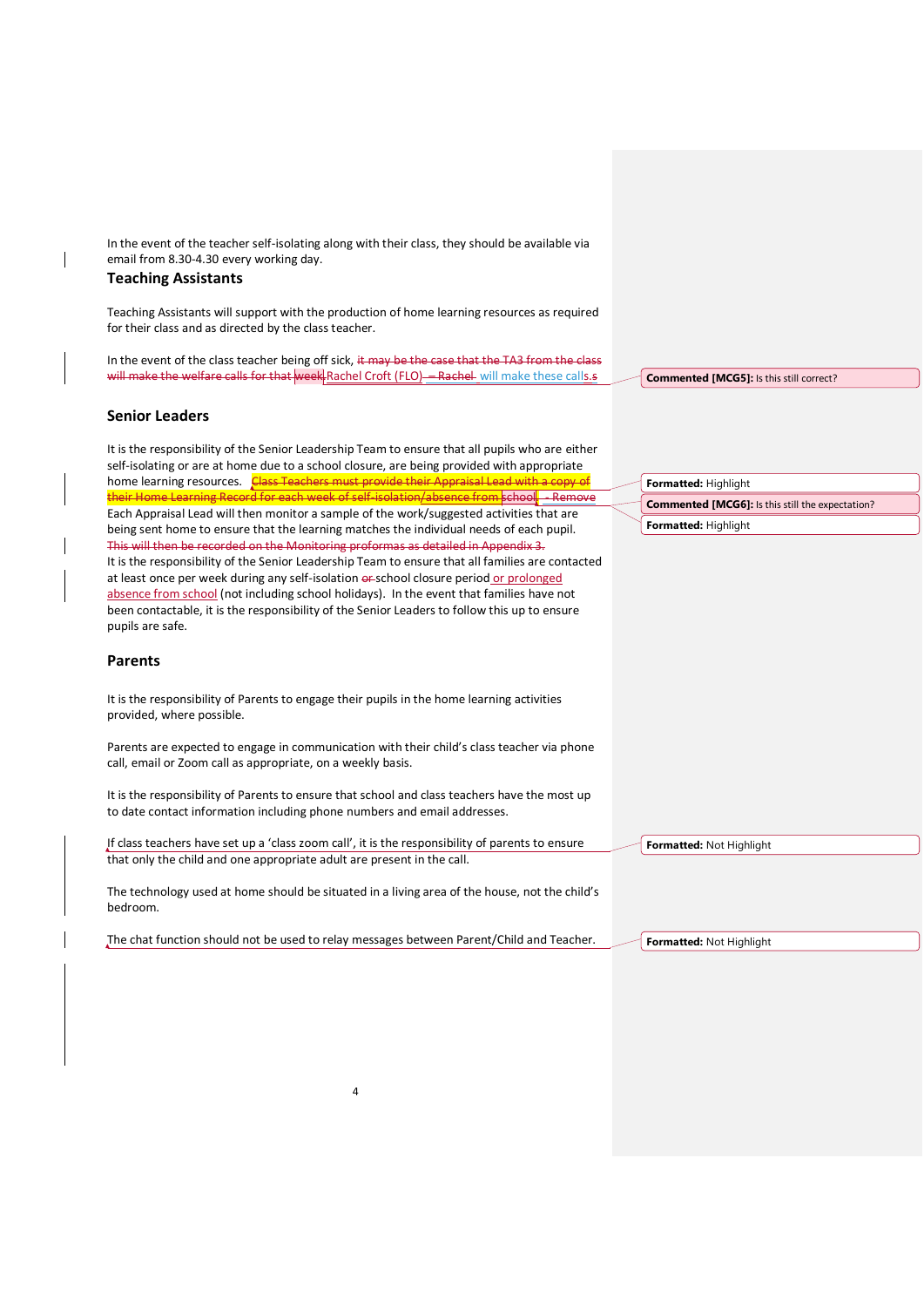# **Data Protection**

In order for home learning to work successfully, Senior Leaders, Class Teachers and some Teaching Assistants -need to have access to pupil and parent information including:

- Email address
- Phone numbers
- Home address

All school staff will ensure that they:

- Only have access to information that is pertinent;
- Use their secure Salford email account to send any emails to parents or senior leaders that may contain pupil or family information;
- Use their Salford email account to set up Zoom calls with families;
- Do not send bulk emails out to families where there is a risk of personal data being shared;
- Do not share passwords for their electronic devices;
- Do not share passwords for Zoom meetings between parents unless it is a prearranged group call;

5

Zoom calls will not be recorded.

**Formatted:** Not Highlight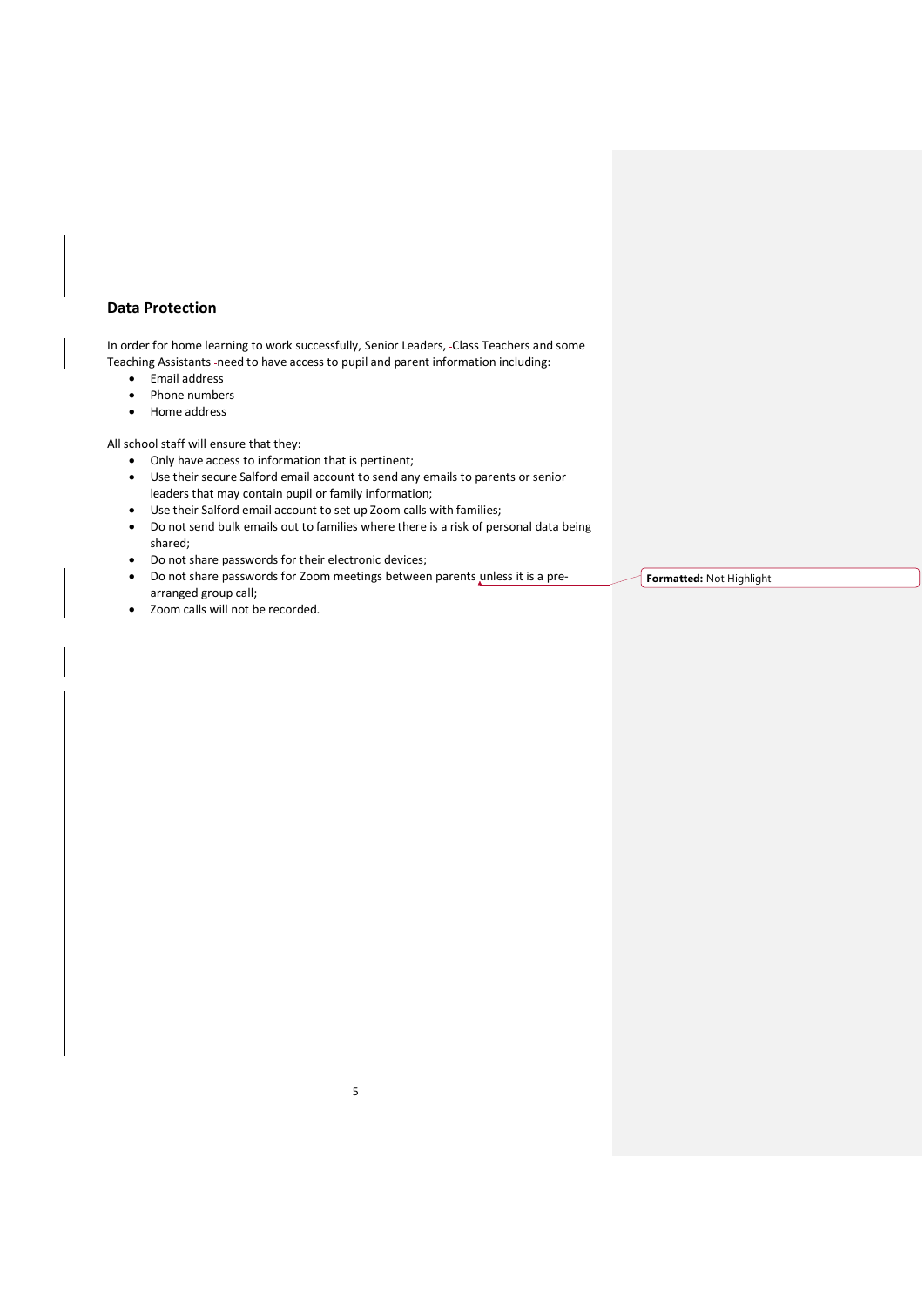#### Appendix 1

# Appendix 2

#### **Zoom Rules for Staff**

- Do not have anything personal in view on the screen, eg photos have a blank background.
- Locate yourself in a living room not a bedroom.
- Do not have your other family members in view or heard on the call.
- Dress according to what you would wear for work.
- Do not use the chat function to send written messages.
- Ensure there is an adult present throughout if children are participating in the call.
- If you feel the call has to be ended for any reason such as a child becoming distressed, parents becoming cross or upset for any reason, please end the call and follow up with the family at a later point.
- Make sure you have a record of when Zoom calls have taken place, through, for example, a record in your diary.
- If any safeguarding concerns arise during the call, follow the school safeguarding procedures.

#### **Zoom Rules for Parents**

- An appropriate adult needs to be with their child throughout the call;
- Other family members, i.e. children, should not be seen or heard on the call;
- Please dress appropriately for the call (no pyjamas);
- Do not use or allow your child to use the chat function to converse with the member of staff;
- Please ensure that the call location is in a family living environment, not a child's bedroom;
- If the staff member deems that the call has to be ended for any reason, they will end the call and follow up with the parents at a later point.